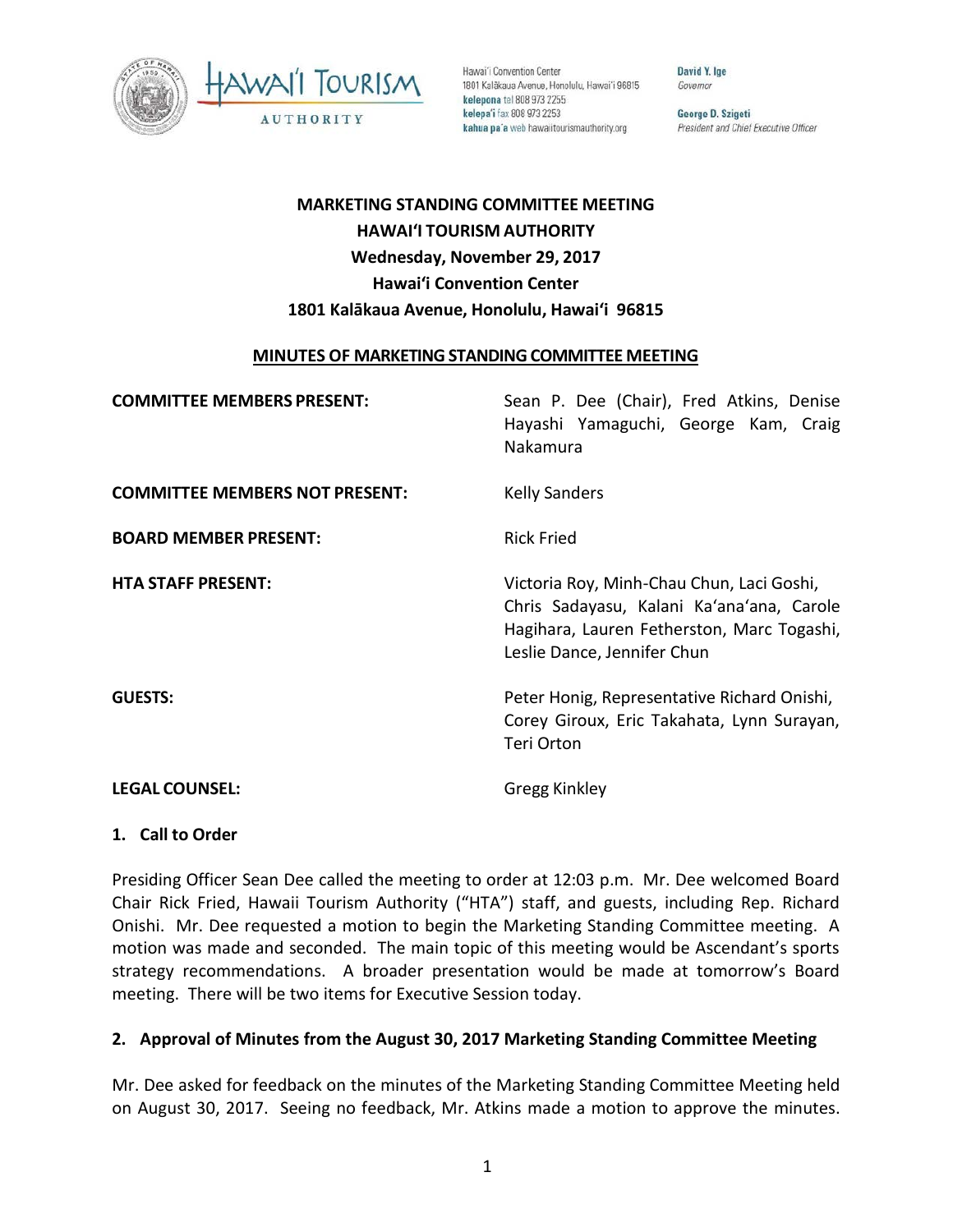Mr. Nakamura seconded the motion, which was unanimously approved.

#### **3. Gohawaii.com Update**

Ms. Dance and Ms. Surayan next presented updates on the gohawaii.com website. On August 17, the English website was launched with over 400 pages. The USA site was replaced with links to other English sites in the United Kingdom and Australia. The Japanese site was launched on September 28, 2017 as a slimmer version of the gohawaii site because the Japanese market already has a robust site, allhawaii.jp, which is linked to gohawaii.jp. The team is currently engaging in post-launch activities such as data collection, evaluation, implementation, ongoing testing and bug fixes, functionality enhancements, analytics reconfiguration, maintenance/change requests, processing design and documentation, a personalization strategy, and tool implementation. To enhance operations and maintenance, search engine optimization ("SEO") and content management processes are being implemented.

Mr. Dee asked about Ms. Surayan's role in SEO. Ms. Surayan responded that she is contracted on HTA's behalf as a project manager and helps manage relationships with international teams and contractors, and other members. Another contractor does the SEO design and links with the international teams.

Mr. Atkins asked if the team can create a video on the profile page of the businesses that are listed on the site. Ms. Surayan explained that the database for businesses is under the Hawaii Visitors and Convention Bureau ("HVCB") and HTA would first need to integrate with that database. The item can be added to the wish list. Ms. Surayan moved onto suggesting restructured listings filters to allow for more nuanced visitor searches. She also discussed other post-launch activities, such as Eco-tourism labeling, Island maps of travel time, maintenance of park closures and updates to golf courses, etc.

Ms. Surayan then mentioned the Acquia Lift program that tracks and shows how users interact with a website so they can be targeted with specific content. For example, someone with a direct flight to Honolulu from a specific city can be targeted with a map showing travel logistics, or someone who visits a specific page like the Maui page can receive trip content. Ms. Yamaguchi asked whether most of the content is HVCB-driven, and if so, how a vendor gets on the site. Ms. Surayan stated that the vendor would have to be a HVCB member, but the businesses put their own information on the pages that HTA helps to design. Ms. Surayan added that users personalize their experience when they are on the site. They will not be targeted outside of the site.

Ms. Surayan then covered Phase 2 of the site's launch, which will include development in Korean, Chinese, German, Spanish, and French languages. The French site is new, so it will take time for content to be developed and translated. Gohawaii.com has landing pages in the USA, Canada, UK, Australia and New Zealand markets by December 31, 2017. The landing pages market pages containing specific information to the various markets' audiences, social media, and advertising campaigns. Enhancements and new content that did not fit into the Phase 1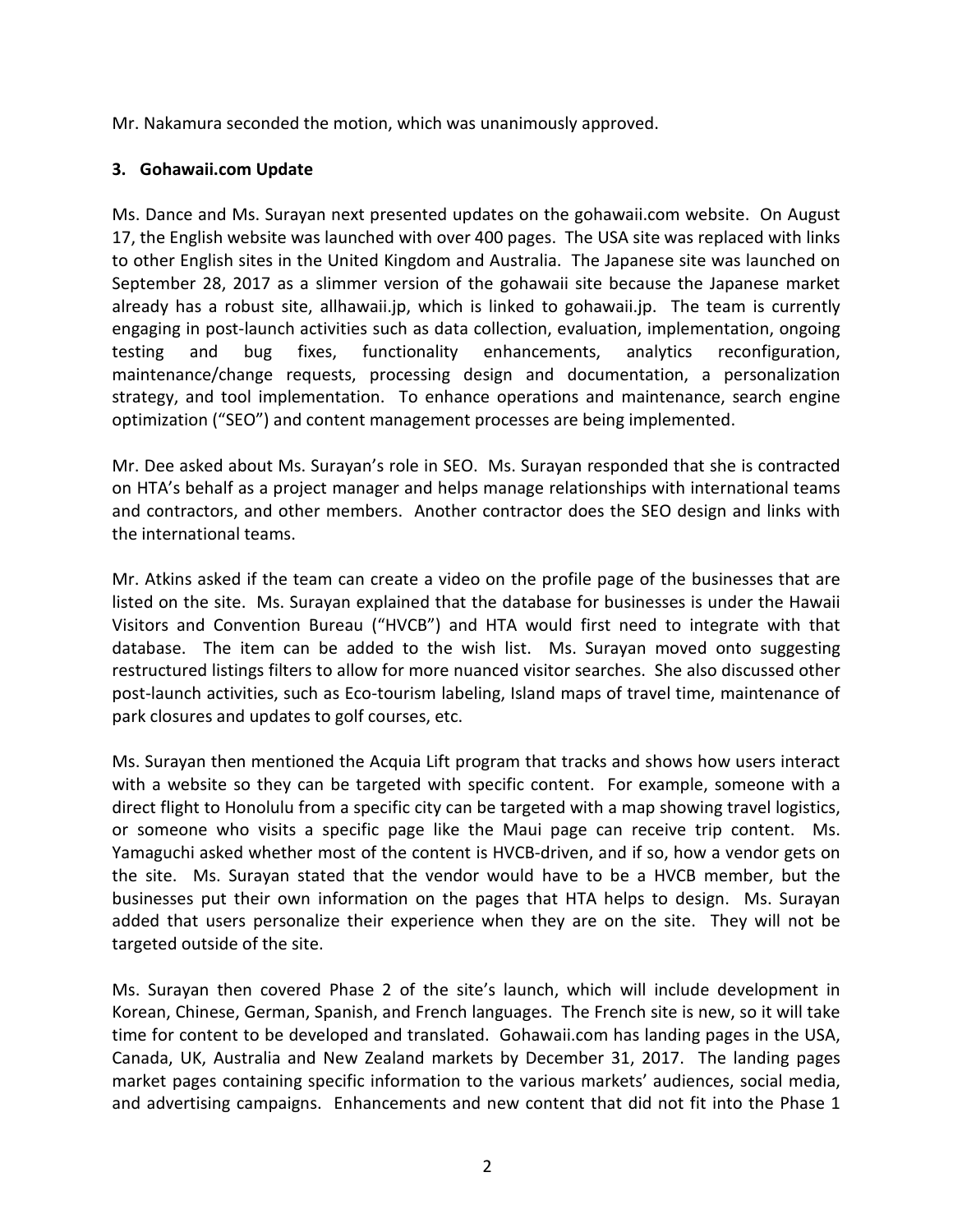launch, as well as ongoing maintenance and management for the sites, will also occur during Phase 2.

Mr. Atkins asked about the time that people are spending on the new, compared to the old site. Ms. Dance said it was 2 minutes and 37 seconds, which is the same as the old site. Ms. Surayan added that the new site can provide more content to people and be more personalized. She then showed website viewing statistics by device, which Mr. Atkins had requested previously. Hawaii users are about 60% on mobile devices, compared to New York, which is about 80%. This is important to know when marketing to New York. Ms. Orton asked who manages the content on the sites. Ms. Surayan responded that HTA is conducting sitemap design and plans to manage content on an ongoing basis, but the scope needs to be determined, because new content is constantly being added.

# **4. Content Distribution Strategy**

Ms. Dance moved onto the digital marketing strategy, the entirety of which will be presented in December. Mr. Dee asked if HTA's overall management of content can be added to the presentation. Ms. Dance responded that content sourcing comes from four sources: festival and event organizers, visitors to Hawaii, global marketing teams, and internal creation. After it is approved, the content goes into the Spredfast and Barberstock programs (media knowledge management databases) for distribution through advertising, social media and gohawaii.com UGC (user generated content). Mr. Atkins asked how videos are produced. Mr. Ka'ana'ana explained that vendors and contractors are required to submit an article, pictures and video (if they do video) to HTA at the conclusion of their contract.

Mr. Dee discussed the funds behind content creation, since a budget line item of about \$900K exists in the Digital Marketing Budget. Out of four sources of content creation, the biggest investment costs are Barberstock and Spredfast. The other 3 external sources do not cost too much together. Mr. Dee asked why HTA spends any money internally if the external sources cost less and have built-in funding. Ms. Yamaguchi noted that down the road, content will be king, so content is necessary. What third parties provide may not match with HTA's brand, so HTA should invest in creating content that matches its brand. The digital marketing money is well spent. HTA should write the marketing story first. Mr. Atkins stated HTA already has much content that it can tailor that for its needs – editing can be cheaper than sending someone to capture content. Ms. Dance added that how the content is curated, developed and distributed will be included at next month's meeting. Mr. Dee added that next time the group can discuss how content development relates to the Digital Marketing Budget, the costs for various activities, and how money is allocated. The topic can be whether internal best practices for developing content are consistent across the different platforms and markets.

## **5. Sports Strategy**

Ms. Dance then presented the sports strategy and introduced Peter Honig from Ascendant. Mr. Honig started with a brief overview of the goal of sports marketing, which is to elevate Hawaii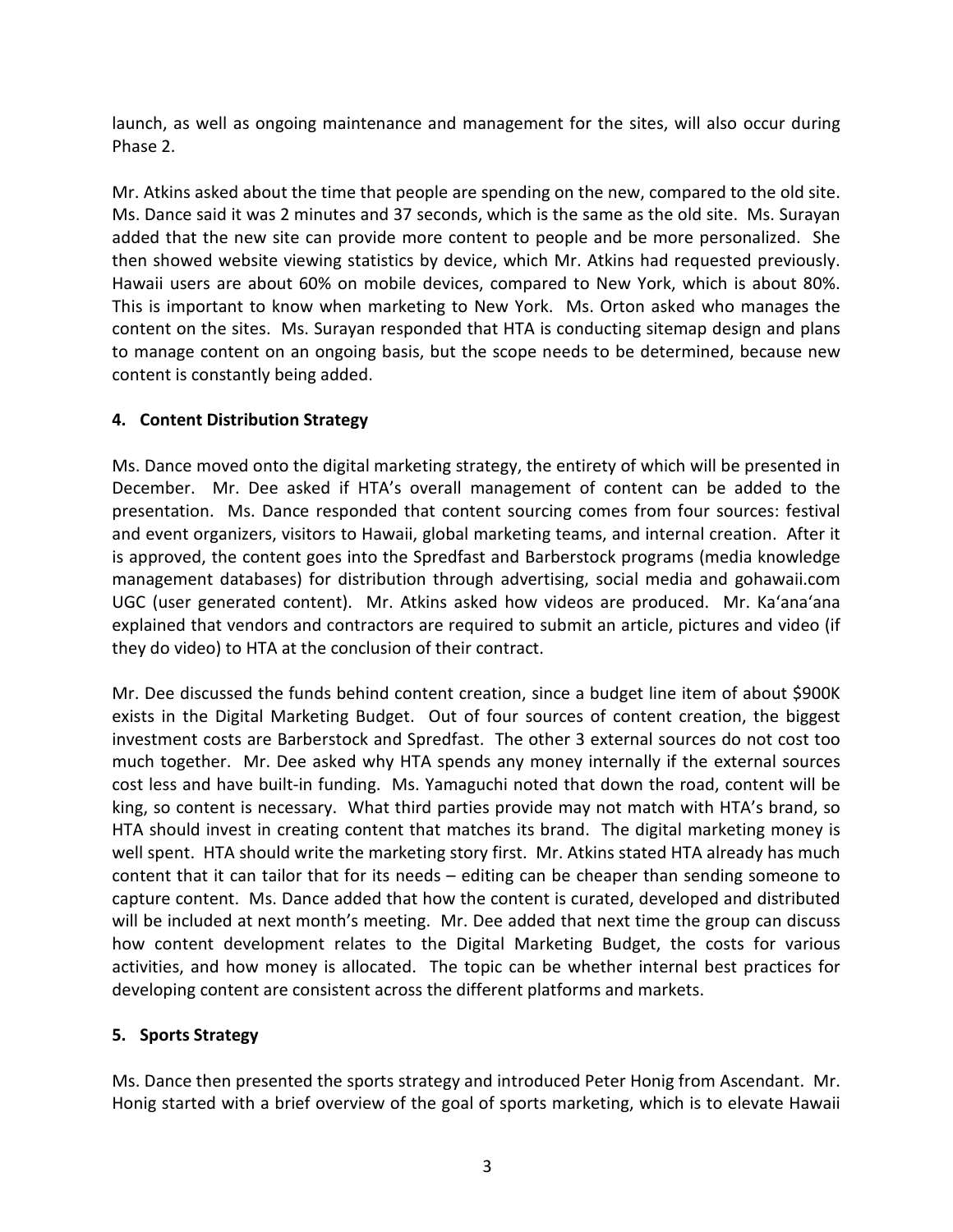as a premier sports destination. The objective is to increase travel demand by using sport as a catalyst and ensuring that tax dollars are spent responsibly. Attracting and funding events that deliver maximum benefits to local residents and the State is the goal. To do this, Ascendent will formalize the internal governance and evaluation process, implement a portfolio model approach, amplify select legacy events, and utilize actionable research to optimize investments.

Mr. Honig explained that the portfolio model was a way to organize objectives across the types of events desired. Three key categories of events exist. First is the Marquee category, which targets top-tier sporting events with significant fan followings and guaranteed television distribution across key marketing regions; investment requested is \$500,000-1,000,000. The second category is Signature events, which targets leadership events that have either significant broadcast exposure in key regions or significant economic impact for Hawaii; investment would be \$100,000-500,000. The third category is Hawaii Authentic, which are events that benefit the local community and effectively feature Hawaii's unique characteristics; investment would be \$50,000-150,000.

Mr. Honig also discussed the screening tool designed to audit current events in the portfolio model. The tool identifies opportunities and measures results. Ms. Dee noted that this is new and different from how programs are typically evaluated. The screening tool is proprietary to the State. Rep. Onishi asked if the process would be documented and formalized. Mr. Dee preferred to keep the proprietary tool in Executive Session, but the Legislature can come and see the tool if they keep it in confidence. Mr. Onishi felt this was a terrific concept and process that would be well-accepted, so finding ways to communicate what HTA is doing is important. Allowing people to understand how decisions are made, while protecting proprietary information at the same time, is key. Mr. Honig said the tool shows that HTA is using sports to stimulate the industry and that the events are providing the desired benefit to the State.

## **6. New Sporting Events**

Mr. Honig next discussed the Amplification strategy for supporting legacy events. The candidates for additional investments are the Clippers, Honolulu Marathon, Sony Open in Hawaii, Sentry Tournament of Champions, and Hapalua. Ascendant is looking at additions to the events, including additional athlete and hospitality aspects, and more ways to utilize content provided by the events, such as clips of athletes talking about visiting Hawaii and enjoying various aspects of life in Hawaii. A sweepstakes could bundle tickets, travel and accommodations to the event and be promoted heavily through events and HTA channels. Athlete appearances could partner a participating athlete with in-market community initiatives, youth programs, or VIP events for ticket holders. Influencer programs could partner directly with influencers and content creators to further promote travel and sports in Hawaii.

Mr. Nakamura noted that Sentry just became a sponsor of Tournament of Champions. The company's President wants it to be the best PGA tournament.

Mr. Dee noted that, with the screening tool and new strategy, the industry can be more